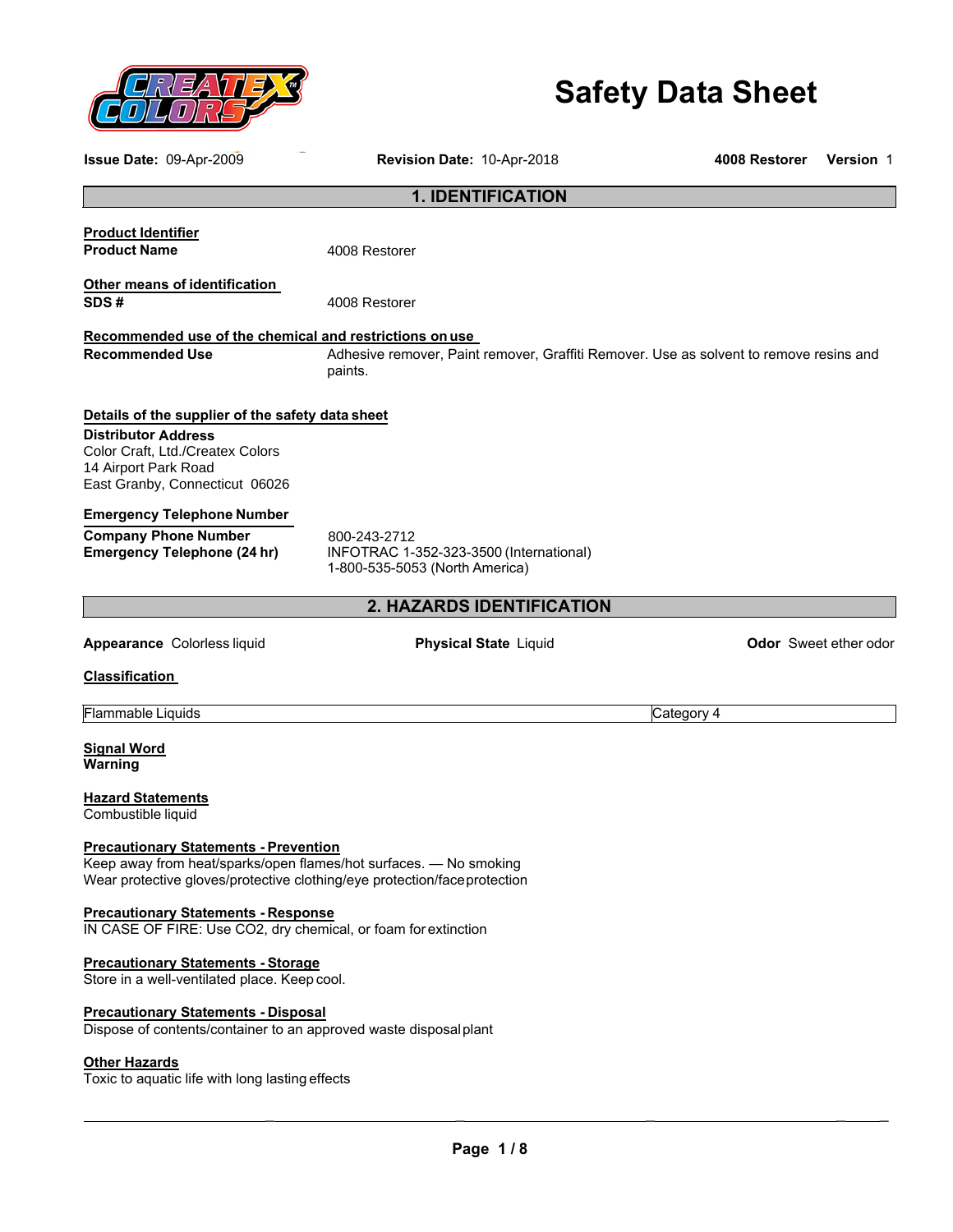### **Unknown Acute Toxicity**

94% of the mixture consists of ingredient(s) of unknown toxicity

### **3. COMPOSITION/INFORMATION ON INGREDIENTS**

| <b>Chamiss</b><br>.<br>ame<br>-ша. | .<br>.NO<br>$\sim$                 | $\mathbf{a}$<br>៶៱៸៱<br>---<br>70 |
|------------------------------------|------------------------------------|-----------------------------------|
| ™thvi.<br>.<br>onor                | . .<br>ה א<br>$\sim$ $\sim$ $\sim$ | . A r<br>$1 - 10$                 |

\*\*If Chemical Name/CAS No is "proprietary" and/or Weight-% is listed as a range, the specific chemical identity and/or percentage of composition has been withheld as a trade secret.\*\*

### **4. FIRST-AID MEASURES**

### **First Aid Measures**

| <b>Eye Contact</b>  | IF IN EYES: Rinse cautiously with water for several minutes. Remove contact lenses, if<br>present and easy to do. Continue rinsing. If eye irritation persists: Get medical<br>advice/attention. |
|---------------------|--------------------------------------------------------------------------------------------------------------------------------------------------------------------------------------------------|
| <b>Skin Contact</b> | Wash with soap and water. Take off contaminated clothing. Wash contaminated clothing<br>before reuse. If skin irritation persists, call a physician.                                             |
| <b>Inhalation</b>   | Remove victim to fresh air and keep at rest in a position comfortable for breathing. Artificial<br>respiration and/or oxygen may be necessary. Get medical attention immediately.                |
| Ingestion           | If conscious, give 1 glass of water to dilute. Do not induce vomiting. Never give anything by<br>mouth to an unconscious person. Seek medical attention.                                         |

#### **Most important symptoms and effects**

| <b>Symptoms</b> | Direct contact with eyes will cause irritation. Direct contact with skin can cause irritation or |
|-----------------|--------------------------------------------------------------------------------------------------|
|                 | redness. Ingestion may cause nausea, vomiting, dizziness, and headache.                          |

#### **Indication of any immediate medical attention and special treatmentneeded**

**Notes to Physician** Treat symptomatically.

#### **5. FIRE-FIGHTING MEASURES**

#### **Suitable Extinguishing Media**

Dry chemical. Carbon dioxide (CO2). Water spray (fog). Foam.

**Small Fire** Dry chemical or CO2. Water spray.

**Unsuitable Extinguishing Media** Not determined.

#### **Specific Hazards Arising from the Chemical**

Combustible material. Closed containers may explode due to buildup of pressure when exposed to extreme heat.

**Hazardous Combustion Products** Carbon oxides.

### **Protective equipment and precautions for firefighters**

As in any fire, wear self-contained breathing apparatus pressure-demand, MSHA/NIOSH (approved or equivalent) and full protective gear. Water may be used to cool containers to prevent pressure buildup.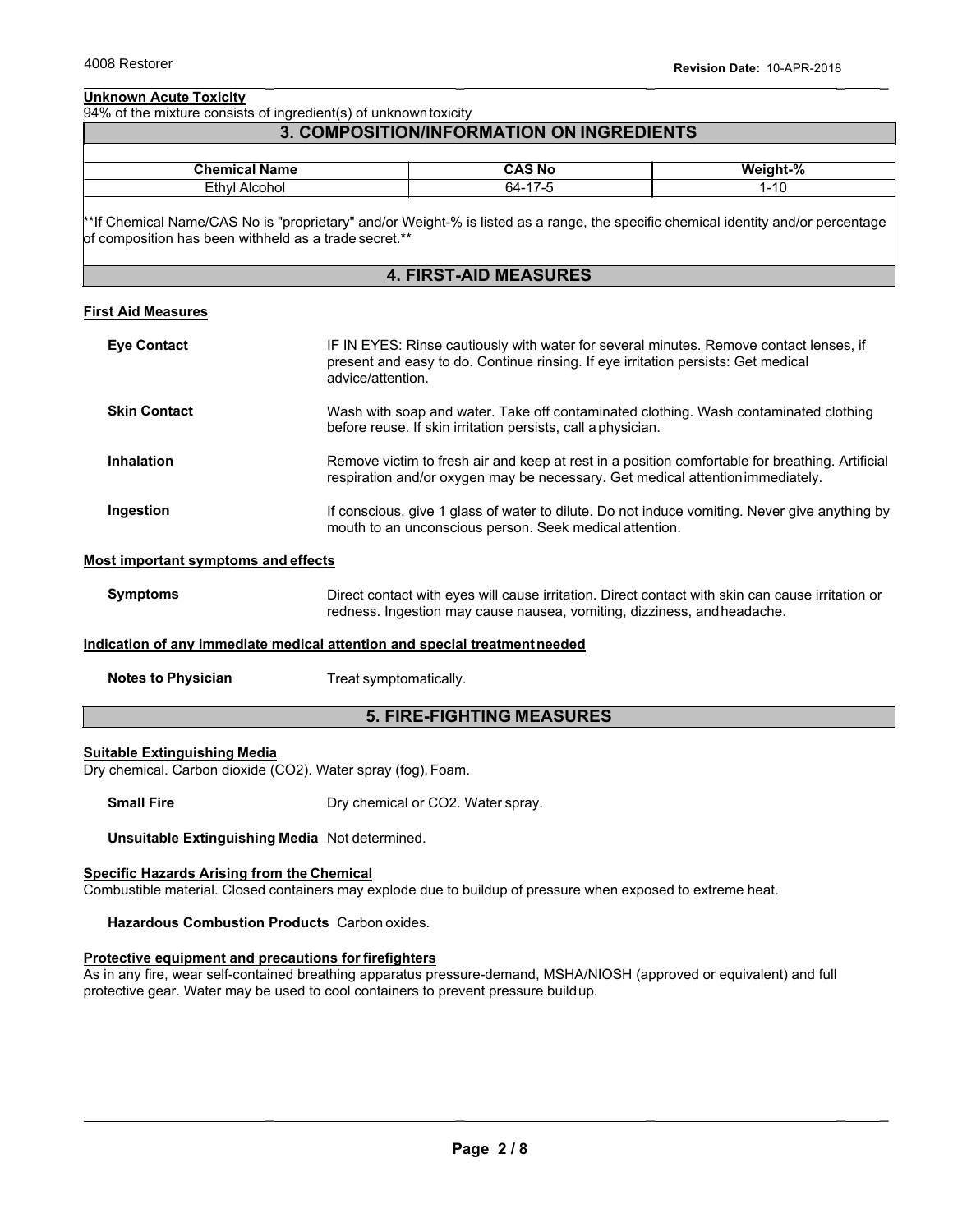### **6. ACCIDENTAL RELEASE MEASURES**

#### **Personal precautions, protective equipment and emergency procedures**

| <b>Personal Precautions</b>                          | Wear protective clothing as described in Section 8 of this safety data sheet. Evacuate<br>personnel to safe areas. ELIMINATE all ignition sources (no smoking, flares, sparks or<br>flames in immediate area). Ventilate affected area. |  |  |  |
|------------------------------------------------------|-----------------------------------------------------------------------------------------------------------------------------------------------------------------------------------------------------------------------------------------|--|--|--|
| <b>Environmental Precautions</b>                     | Prevent from entering into soil, ditches, sewers, waterways and/orgroundwater. See<br>Section 12, Ecological Information. See Section 13: DISPOSAL CONSIDERATIONS. See<br>Section 12 for additional Ecological Information.             |  |  |  |
| Methods and material for containment and cleaning up |                                                                                                                                                                                                                                         |  |  |  |
| <b>Methods for Containment</b>                       | Prevent further leakage or spillage if safe to do so.                                                                                                                                                                                   |  |  |  |
| <b>Methods for Clean-Up</b>                          | Flush spill area with water, collect rinse water in containers for proper disposal. Small spills<br>may be permitted to be flushed to a sanitary sewer. Check with local authorities before<br>proceeding.                              |  |  |  |

### **7. HANDLING AND STORAGE**

#### **Precautions for safe handling**

Advice on Safe Handling **Handle in accordance with good industrial hygiene and safety practice. Use personal** protection recommended in Section 8. Avoid contact with skin, eyes or clothing. Keep away from heat/sparks/open flames/hot surfaces. — No smoking.

### **Conditions for safe storage, including any incompatibilities**

| <b>Storage Conditions</b>     | Keep container tightly closed and store in a cool, dry and well-ventilated place. Store in<br>original labeled container. Keep out of the reach of children. |  |
|-------------------------------|--------------------------------------------------------------------------------------------------------------------------------------------------------------|--|
| <b>Incompatible Materials</b> | Strong acids. Strong oxidizing agents.                                                                                                                       |  |

### **8. EXPOSURE CONTROLS/PERSONAL PROTECTION**

#### **Exposure Guidelines**

| Chemical Name | <b>ACGIH TLV</b> | <b>OSHA PEL</b>                      | <b>NIOSH IDLH</b>  |
|---------------|------------------|--------------------------------------|--------------------|
| Ethyl Alcohol | STEL: 1000 ppm   | TWA: 1000 ppm                        | IDLH: 3300 ppm     |
| 64-17-5       |                  | TWA: $1900 \text{ mg/m}^3$           | TWA: 1000 ppm      |
|               |                  | (vacated) TWA: 1000 ppm              | TWA: 1900 mg/m $3$ |
|               |                  | (vacated) TWA: $1900 \text{ mg/m}^3$ |                    |

#### **Appropriate engineering controls**

**Engineering Controls Apply technical measures to comply with the occupational exposure limits. Eyewash** stations. Showers.

#### **Individual protection measures, such as personal protective equipment**

**Eye/Face Protection** Wear safety glasses with side shields (or goggles).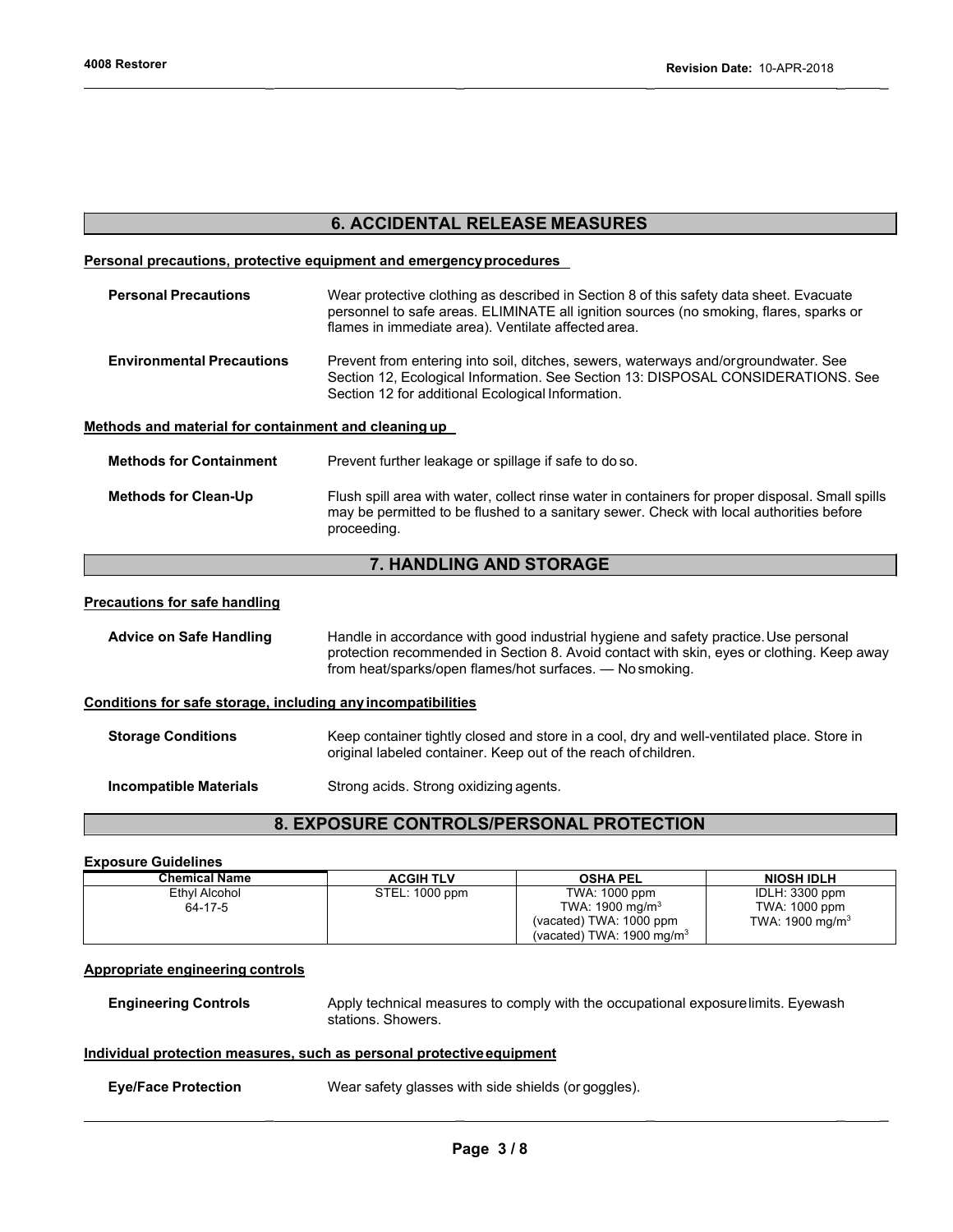**Skin and Body Protection** Neoprene or rubber gloves with cuffs.

**Respiratory Protection** Ensure adequate ventilation, especially in confined areas. For emergencies, a NIOSH/MSHA approved positive pressure breathing apparatus should be readily available.

 $\mathcal{L} = \mathcal{L} \times \mathcal{L}$  , where  $\mathcal{L} = \mathcal{L} \times \mathcal{L}$  , where  $\mathcal{L} = \mathcal{L} \times \mathcal{L}$  , where  $\mathcal{L} = \mathcal{L} \times \mathcal{L}$ 

### **General Hygiene Considerations** Handle in accordance with good industrial hygiene and safety practice. **9. PHYSICAL AND CHEMICAL PROPERTIES**

#### **Information on basic physical and chemical properties**

| <b>Physical State</b><br>Appearance<br>Color                                                                                                                                                 | Liguid<br>Colorless liquid<br><b>Colorless</b>                                                                        | Odor<br><b>Odor Threshold</b>        | Sweet ether odor<br>Not determined |
|----------------------------------------------------------------------------------------------------------------------------------------------------------------------------------------------|-----------------------------------------------------------------------------------------------------------------------|--------------------------------------|------------------------------------|
| <b>Property</b><br>рH<br><b>Melting Point/Freezing Point</b><br><b>Boiling Point/Boiling Range</b>                                                                                           | Values<br>Not applicable<br>Not determined<br>208.9 °C / 408 °F                                                       | Remarks • Method                     |                                    |
| <b>Flash Point</b><br><b>Evaporation Rate</b><br><b>Flammability (Solid, Gas)</b><br><b>Upper Flammability Limits</b><br><b>Lower Flammability Limit</b>                                     | 80 °C / 176 °F<br>< 1<br>Liquid-not applicable<br>5.35%<br>1.21%                                                      | CC (closed cup)<br>(Water = 1)       |                                    |
| <b>Vapor Pressure</b><br><b>Vapor Density</b><br><b>Specific Gravity</b><br><b>Water Solubility</b><br>Solubility in other solvents<br><b>Partition Coefficient</b>                          | $<$ 0.1 mm Hg<br>6.6<br>0.972<br>20%<br>Not determined<br>Not determined                                              | $(Air=1)$<br>@ 20°C (68°F) (1=Water) |                                    |
| <b>Auto-ignition Temperature</b><br><b>Decomposition Temperature</b><br><b>Kinematic Viscosity</b><br><b>Dynamic Viscosity</b><br><b>Explosive Properties</b><br><b>Oxidizing Properties</b> | Not determined<br>Not determined<br>Not determined<br>Approximately that of water<br>Not determined<br>Not determined |                                      |                                    |

### **10. STABILITY AND REACTIVITY**

#### **Reactivity**

Not reactive under normal conditions.

#### **Chemical Stability**

Stable under recommended storage conditions.

#### **Possibility of Hazardous Reactions**

Reactive with oxidizing materials and strong acids.

**Hazardous Polymerization** Hazardous polymerization does not occur.

### **Conditions to Avoid**

Extreme temperatures.

#### **Incompatible Materials**

Strong acids. Strong oxidizing agents.

#### **Hazardous Decomposition Products**

Carbon monoxide. Carbon dioxide (CO2).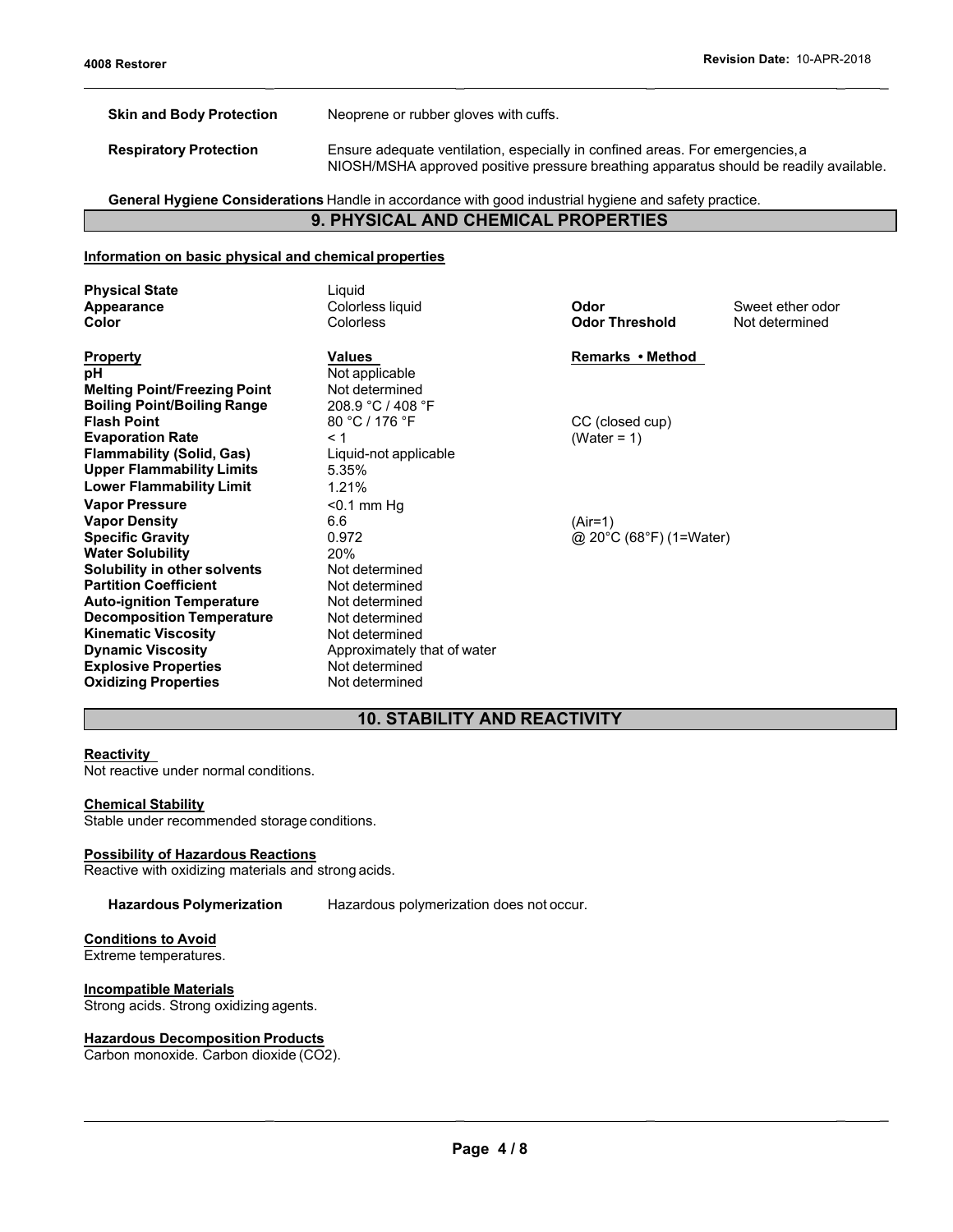### **11. TOXICOLOGICAL INFORMATION**

 $\mathcal{L} = \mathcal{L} \times \mathcal{L}$  , where  $\mathcal{L} = \mathcal{L} \times \mathcal{L}$  , where  $\mathcal{L} = \mathcal{L} \times \mathcal{L}$  , where  $\mathcal{L} = \mathcal{L} \times \mathcal{L}$ 

#### **Information on likely routes of exposure**

| <b>Product Information</b> |                                  |
|----------------------------|----------------------------------|
| <b>Eye Contact</b>         | Avoid contact with eyes.         |
| <b>Skin Contact</b>        | Avoid long term skin contact.    |
| <b>Inhalation</b>          | Avoid breathing vapors or mists. |
| Ingestion                  | Do not taste or swallow.         |

#### **Component Information**

| <b>Chemical Name</b> | Oral LD50            | Dermal LD50 | <b>Inhalation LC50</b>   |
|----------------------|----------------------|-------------|--------------------------|
| Water                | $> 90$ mL/kg (Rat)   |             |                          |
| 7732-18-5            |                      |             |                          |
| <b>Ethyl Alcohol</b> | $= 7060$ mg/kg (Rat) |             | $= 124.7$ mg/L (Rat) 4 h |
| $164 - 17 - 5$       |                      |             |                          |

#### **Information on physical, chemical and toxicological effects**

**Symptoms** Please see section 4 of this SDS for symptoms.

#### **Delayed and immediate effects as well as chronic effects from short and long-term exposure**

**Carcinogenicity** The table below indicates whether each agency has listed any ingredient as a carcinogen. However, the product as a whole has not been tested. Ethanol has been shown to be carcinogenic in long-term studies only when consumed as an alcoholic beverage.

| <b>Chemical Name</b>                                                                                                                                                                                                                                                                                                                                                             | <b>ACGIH</b> | <b>IARC</b>                                                       | <b>NTP</b> | <b>OSHA</b> |  |
|----------------------------------------------------------------------------------------------------------------------------------------------------------------------------------------------------------------------------------------------------------------------------------------------------------------------------------------------------------------------------------|--------------|-------------------------------------------------------------------|------------|-------------|--|
| Ethyl Alcohol                                                                                                                                                                                                                                                                                                                                                                    | A3           | Group 1                                                           | Known      | х           |  |
| 64-17-5                                                                                                                                                                                                                                                                                                                                                                          |              |                                                                   |            |             |  |
| <b>ACGIH (American Conference of Governmental Industrial Hygienists)</b><br>A3 - Animal Carcinogen<br><b>IARC (International Agency for Research on Cancer)</b><br>Group 1 - Carcinogenic to Humans<br><b>NTP (National Toxicology Program)</b><br>Known - Known Carcinogen<br>OSHA (Occupational Safety and Health Administration of the US Department of Labor)<br>X - Present |              |                                                                   |            |             |  |
| Numerical measures of toxicity<br>Not determined                                                                                                                                                                                                                                                                                                                                 |              |                                                                   |            |             |  |
| <b>Unknown Acute Toxicity</b>                                                                                                                                                                                                                                                                                                                                                    |              | 94% of the mixture consists of ingredient(s) of unknown toxicity. |            |             |  |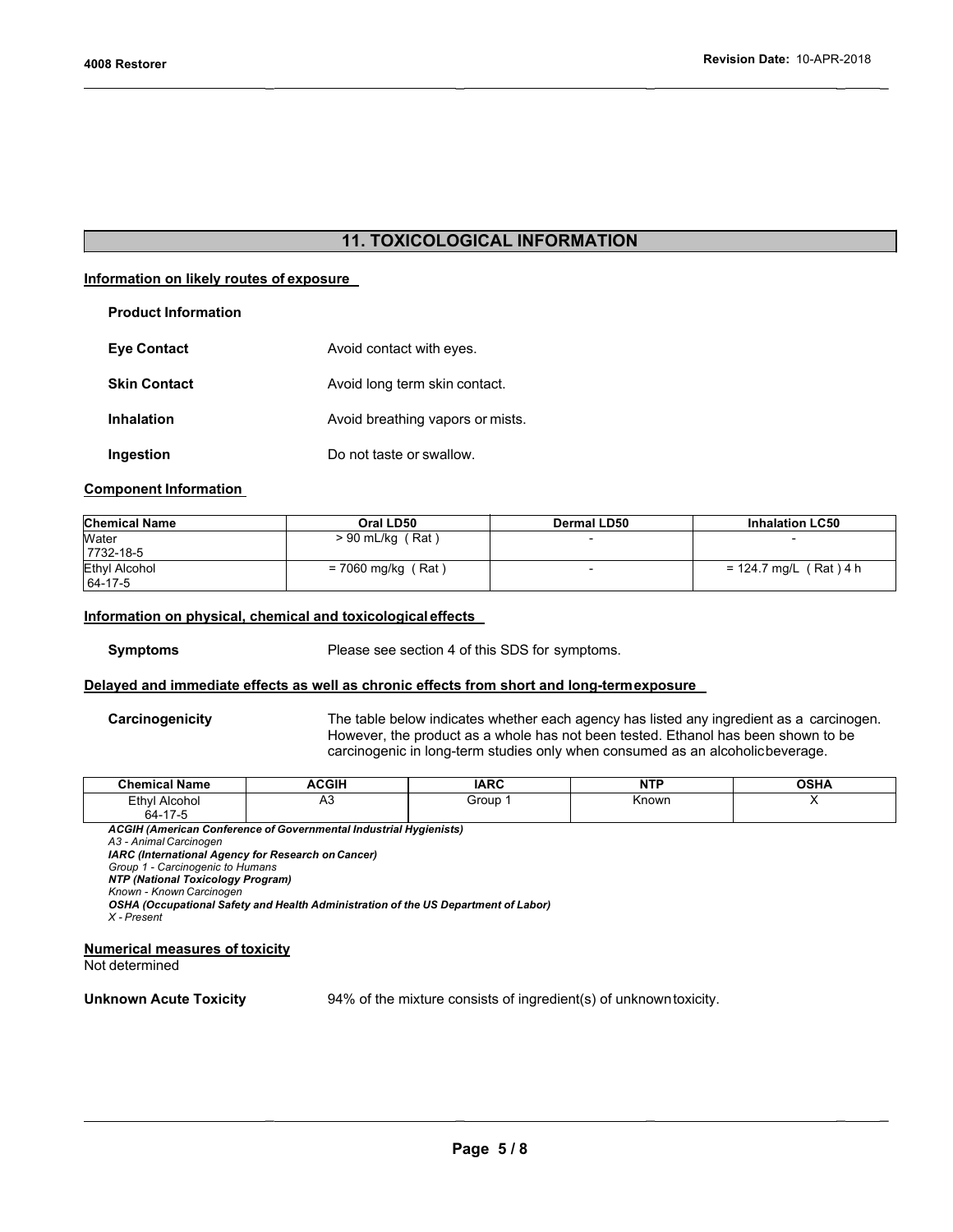## **12. ECOLOGICAL INFORMATION**

 $\mathcal{L} = \mathcal{L} \times \mathcal{L}$  , where  $\mathcal{L} = \mathcal{L} \times \mathcal{L}$  , where  $\mathcal{L} = \mathcal{L} \times \mathcal{L}$  , where  $\mathcal{L} = \mathcal{L} \times \mathcal{L}$ 

### **Ecotoxicity**

Toxic to aquatic life with long lasting effects.

### **Component Information**

| <b>Chemical Name</b> | Algae/aquatic plants | <b>Fish</b>                | <b>Toxicity to</b> | Crustacea                                             |
|----------------------|----------------------|----------------------------|--------------------|-------------------------------------------------------|
|                      |                      |                            | microorganisms     |                                                       |
| Ethyl Alcohol        |                      | 12.0 - 16.0: 96 h          |                    | EC50 = 34634 mg/L 30 min   9268 - 14221: 48 h Daphnia |
| 64-17-5              |                      | Oncorhynchus mykiss mL/L   |                    | EC50 = 35470 mg/L 5 min   magna mg/L LC50 10800: 24   |
|                      |                      | LC50 static 100: 96 h      |                    | h Daphnia magna mg/L                                  |
|                      |                      | Pimephales promelas mg/L   |                    | EC50 2: 48 h Daphnia                                  |
|                      |                      | LC50 static 13400 - 15100: |                    | magna mg/L EC50 Static                                |
|                      |                      | 96 h Pimephales promelas   |                    |                                                       |
|                      |                      | mg/L LC50 flow-through     |                    |                                                       |

### **Persistence/Degradability**

Not determined.

#### **Bioaccumulation**

Not determined.

#### **Mobility**

| <b>Chemical Name</b> | ---<br>----<br><b>Coetticient</b> |
|----------------------|-----------------------------------|
| Ethyl Alcohol        | ∩ วว<br>-∪.ఎ∠                     |
| 64-17-5              |                                   |

### **Other Adverse Effects**

Not determined

### **13. DISPOSAL CONSIDERATIONS**

### **Waste Treatment Methods**

| <b>Disposal of Wastes</b>     | Disposal should be in accordance with applicable regional, national and locallaws and<br>regulations. |
|-------------------------------|-------------------------------------------------------------------------------------------------------|
| <b>Contaminated Packaging</b> | Disposal should be in accordance with applicable regional, national and locallaws and<br>regulations. |

### **California Hazardous Waste Status**

| <b>Chemical Name</b>                       | California<br><b>Waste Status</b><br><b>Hazardous</b> |  |
|--------------------------------------------|-------------------------------------------------------|--|
| Ethyl<br>Alcohol<br>$\sim$                 | Toxic                                                 |  |
| $\overline{A}$<br>64-<br>$\sim$ 1 / $\sim$ | lanitable                                             |  |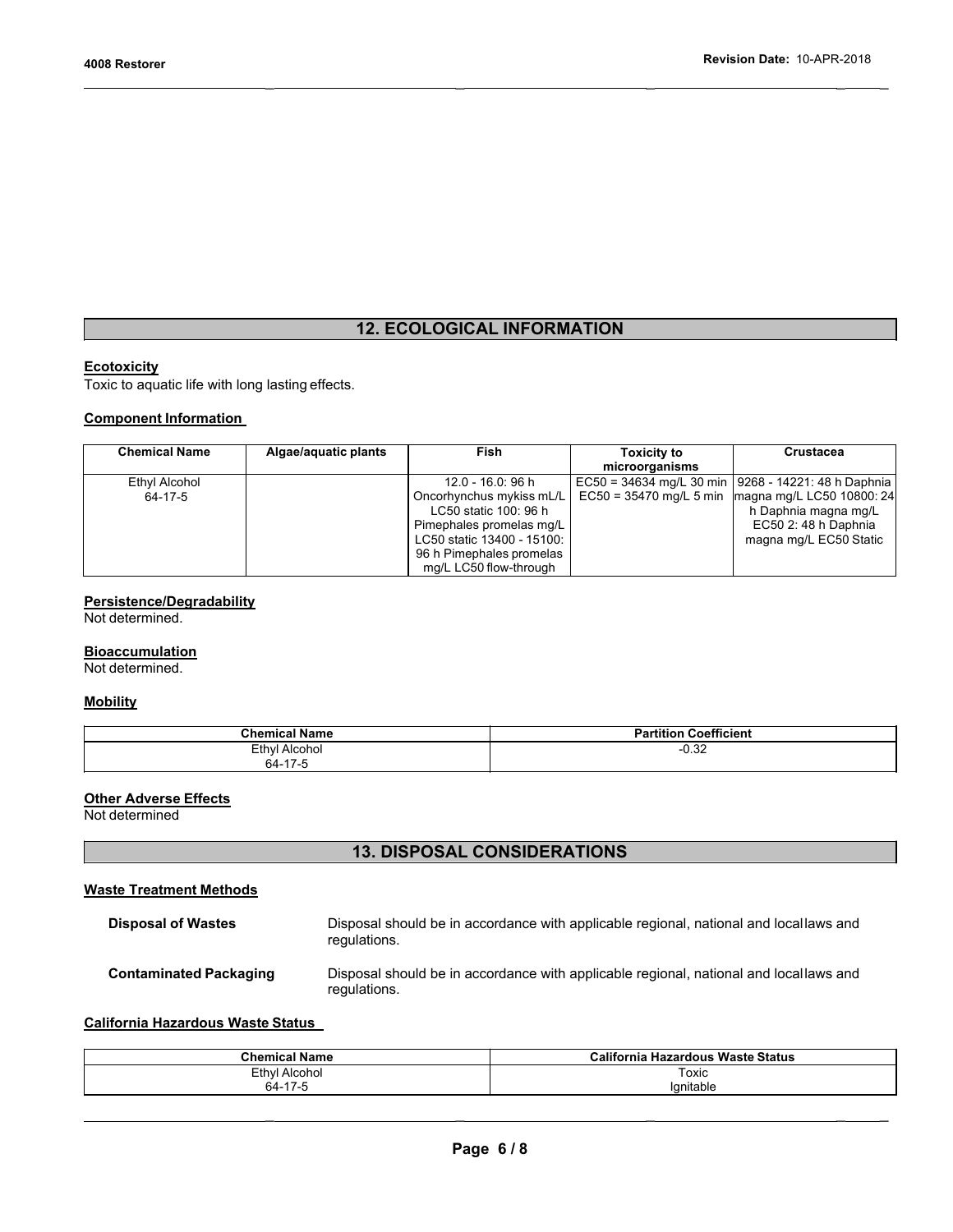| <b>14. TRANSPORT INFORMATION</b>       |                                                                                                                                                                                                                                                                                  |  |
|----------------------------------------|----------------------------------------------------------------------------------------------------------------------------------------------------------------------------------------------------------------------------------------------------------------------------------|--|
| <b>Note</b>                            | Please see current shipping paper for most up to date shipping information, including<br>exemptions and special circumstances. According to 49 CFR $\S$ 173.150(f)(1), this material<br>should be reclassified as "NA1993, Combustible Liquid, N.O.S." if it is shipped in bulk. |  |
| <u>DOT</u>                             | Not regulated                                                                                                                                                                                                                                                                    |  |
| <u>IATA</u>                            | Not regulated                                                                                                                                                                                                                                                                    |  |
| <b>IMDG</b><br><b>Marine Pollutant</b> | This material may meet the definition of a marine pollutant                                                                                                                                                                                                                      |  |
| <b>15. REGULATORY INFORMATION</b>      |                                                                                                                                                                                                                                                                                  |  |

#### **International Inventories**

**TSCA** All ingredients are listed or exempt from listing on Chemical Substance Inventory

 $\mathcal{L} = \mathcal{L} \times \mathcal{L}$  , where  $\mathcal{L} = \mathcal{L} \times \mathcal{L}$  , where  $\mathcal{L} = \mathcal{L} \times \mathcal{L}$  , where  $\mathcal{L} = \mathcal{L} \times \mathcal{L}$ 

**Legend:**

*TSCA - United States Toxic Substances Control Act Section 8(b) Inventory*

*DSL/NDSL - Canadian Domestic Substances List/Non-Domestic Substances List*

*EINECS/ELINCS - European Inventory of Existing Chemical Substances/European List of Notified Chemical Substances*

*ENCS - Japan Existing and New Chemical Substances* 

*IECSC - China Inventory of Existing Chemical Substances* 

*KECL - Korean Existing andEvaluated Chemical Substances*

*PICCS - Philippines Inventory of Chemicals and Chemical Substances*

#### **US Federal Regulations**

#### **CERCLA**

This material, as supplied, does not contain any substances regulated as hazardous substances under the Comprehensive Environmental Response Compensation and Liability Act (CERCLA) (40 CFR 302) or the Superfund Amendments and Reauthorization Act (SARA) (40 CFR 355).

#### **SARA 311/312 Hazard Categories**

This material, as supplied, does not contain any substances subject to the requirements of SARA Sections 311/312 (40 CFR 370)

#### **SARA 313**

Section 313 of Title III of the Superfund Amendments and Reauthorization Act of 1986 (SARA). This product does not contain any chemicals which are subject to the reporting requirements of the Act and Title 40 of the Code of Federal Regulations, Part 372

#### **CWA (Clean Water Act)**

This product does not contain any substances regulated as pollutants pursuant to the Clean Water Act (40 CFR 122.21 and 40 CFR 122.42)

#### **US State Regulations**

#### **California Proposition 65**

Ethyl alcohol is only considered a Proposition 65 developmental hazard when it is ingested as an alcoholic beverage.

| <b>Chemical Name</b>    | <b>California Proposition 65</b> |  |
|-------------------------|----------------------------------|--|
| Ethyl Alcohol - 64-17-5 | Carcinogen                       |  |
|                         | Developmental                    |  |

#### **U.S. State Right-to-Know Regulations**

| .<br>Chemical<br><b>Name</b> | <b>New Jersey</b> | sachusetts۔۔<br>ма: | <b>nsylvania</b> |
|------------------------------|-------------------|---------------------|------------------|
| <b>Ethyl</b><br>Alcohol      |                   |                     |                  |
| 64-17-5                      |                   |                     |                  |